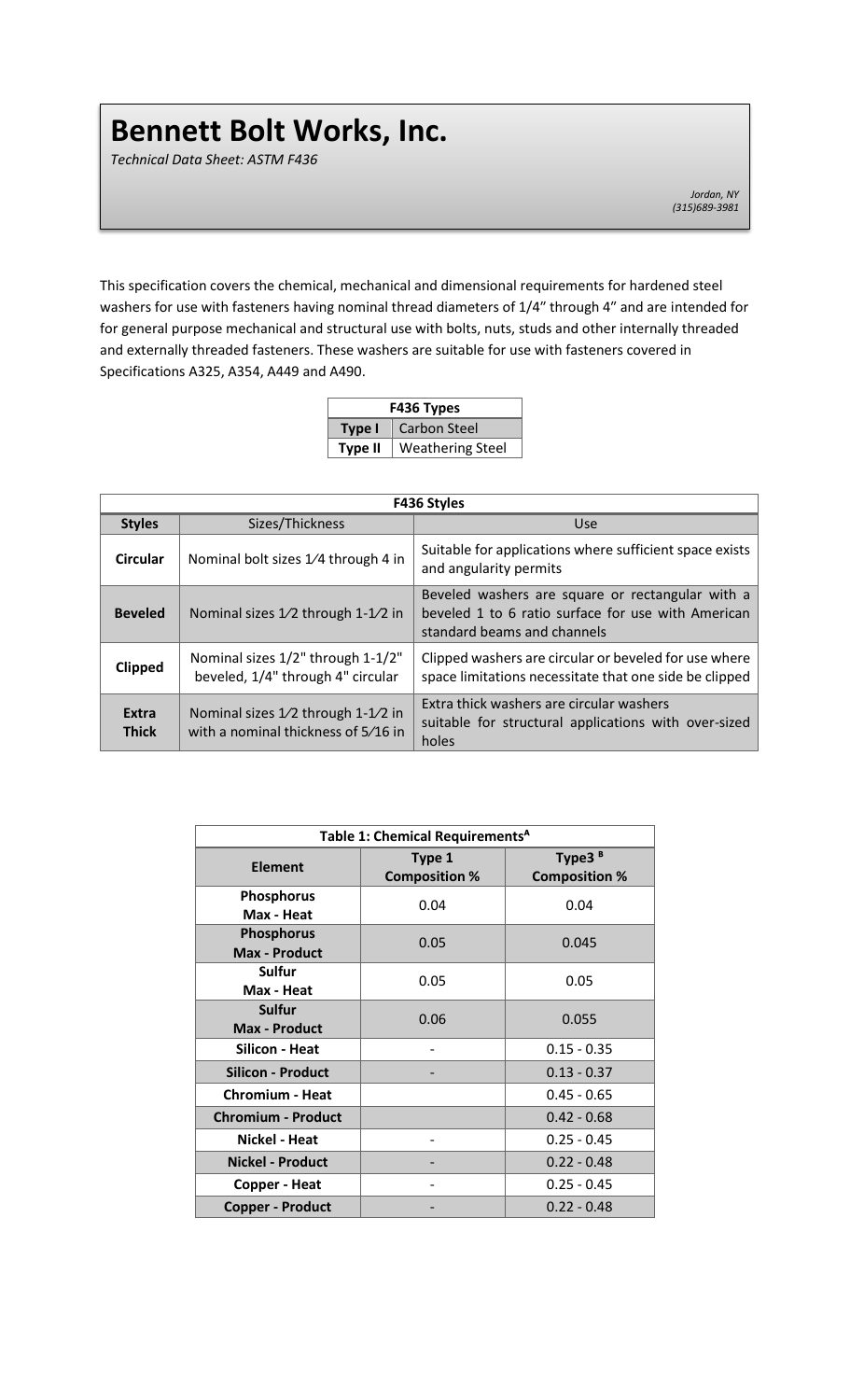| Table 2: Hardened Circular, Clipped Circular and Extra-Thick Washers |                                                               |                           |                        |                         |                          |                          |                                |
|----------------------------------------------------------------------|---------------------------------------------------------------|---------------------------|------------------------|-------------------------|--------------------------|--------------------------|--------------------------------|
| <b>Circular and Extra Thick</b>                                      |                                                               |                           |                        | <b>Clipped Circular</b> |                          |                          |                                |
| <b>Nominal</b>                                                       | <b>Circular, Clipped Circular &amp;</b><br><b>Extra Thick</b> |                           | Circular & Clipped (T) |                         | Extra Thick (T)          |                          | <b>Clipped Min Edge</b>        |
| <b>Size</b>                                                          | <b>Outside Dia (OD)</b>                                       | <b>Inside Dia</b><br>(ID) | min                    | max                     | min                      | max                      | Distance (E) <sup>A</sup> , in |
| 1/4                                                                  | 0.625                                                         | 0.281                     | 0.051                  | 0.08                    | $\overline{\phantom{m}}$ | $\equiv$                 | 0.219                          |
| 5/16                                                                 | 0.688                                                         | 0.344                     | 0.051                  | 0.08                    |                          |                          | 0.281                          |
| 3/8                                                                  | 0.813                                                         | 0.406                     | 0.051                  | 0.08                    | $\overline{\phantom{a}}$ | $\overline{\phantom{a}}$ | 0.344                          |
| 7/16                                                                 | 0.922                                                         | 0.469                     | 0.051                  | 0.08                    |                          |                          | 0.406                          |
| 1/2                                                                  | 1.063                                                         | 0.531                     | 0.097                  | 0.18                    | 0.31                     | 0.38                     | 0.438                          |
| 9/16                                                                 | 1.188                                                         | 0.625                     | 0.11                   | 0.18                    | 0.31                     | 0.38                     | 0.5                            |
| 5/8                                                                  | 1.313                                                         | 0.688                     | 0.122                  | 0.18                    | 0.31                     | 0.38                     | 0.563                          |
| 3/4                                                                  | 1.468                                                         | 0.813                     | 0.122                  | 0.18                    | 0.31                     | 0.38                     | 0.656                          |
| 7/8                                                                  | 1.75                                                          | 0.938                     | 0.136                  | 0.18                    | 0.31                     | 0.38                     | 0.781                          |
| $\mathbf{1}$                                                         | $\overline{2}$                                                | 1.063                     | 0.136                  | 0.18                    | 0.31                     | 0.38                     | 0.875                          |
| $1-1/8$                                                              | 2.25                                                          | 1.188                     | 0.136                  | 0.18                    | 0.31                     | 0.38                     | $\mathbf{1}$                   |
| $1 - 1/4$                                                            | 2.5                                                           | 1.375                     | 0.136                  | 0.18                    | 0.31                     | 0.38                     | 1.094                          |
| $1 - 3/8$                                                            | 2.75                                                          | 1.5                       | 0.136                  | 0.18                    | 0.31                     | 0.38                     | 1.219                          |
| $1 - 1/2$                                                            | $\overline{3}$                                                | 1.625                     | 0.136                  | 0.18                    | 0.31                     | 0.38                     | 1.313                          |
| $1 - 3/4$                                                            | 3.25                                                          | 1.875                     | $0.178$ <sup>B</sup>   | 0.28 <sup>B</sup>       | 0.31                     | 0.38                     | 1.531                          |
| $\overline{2}$                                                       | 3.75                                                          | 2.125                     | $0.178$ <sup>B</sup>   | 0.28 <sup>B</sup>       | 0.31                     | 0.38                     | 1.75                           |
| $2 - 1/4$                                                            | 4                                                             | 2.375                     | 0.34 <sup>c</sup>      | 0.34C                   | 0.31                     | 0.38                     | $\overline{2}$                 |
| $2 - 1/2$                                                            | 4.5                                                           | 2.625                     | 0.34 c                 | 0.34 c                  | 0.31                     | 0.38                     | 2.188                          |
| $2 - 3/4$                                                            | 5                                                             | 2.875                     | 0.34 <sup>c</sup>      | $0.34$ $\degree$        | 0.31                     | 0.38                     | 2.406                          |
| $\overline{\mathbf{3}}$                                              | 5.5                                                           | 3.125                     | 0.34 <sup>c</sup>      | 0.34 c                  | 0.31                     | 0.38                     | 2.625                          |
| $3-1/4$                                                              | 6                                                             | 3.375                     | 0.34 <sup>c</sup>      | 0.34 <sup>c</sup>       | 0.31                     | 0.38                     | 2.875                          |
| $3-1/2$                                                              | 6.5                                                           | 3.625                     | 0.34 <sup>c</sup>      | 0.34 <sup>c</sup>       | 0.31                     | 0.38                     | 3.063                          |
| $3 - 3/4$                                                            | $\overline{7}$                                                | 3.975                     | 0.34 <sup>c</sup>      | 0.34 <sup>c</sup>       | 0.31                     | 0.38                     | 3.313                          |
| $\pmb{4}$                                                            | 7.5                                                           | 4.125                     | 0.34 <sup>c</sup>      | 0.34c                   | 0.31                     | 0.38                     | 3.5                            |

| <b>Table 3: Washer Dimensional Tolerances</b>                                                  |                             |                                            |                                              |                            |  |
|------------------------------------------------------------------------------------------------|-----------------------------|--------------------------------------------|----------------------------------------------|----------------------------|--|
| <b>Dimensional Characteristics</b>                                                             | <1" Nominal Size            | 1 Through $1-1/2$ "<br><b>Nominal Size</b> | $>1-1/1$ " through<br><b>3" Nominal Size</b> | >3" Nominal<br><b>Size</b> |  |
| Nominal diameter of hole, in                                                                   | $-0, +0.032$<br>$-0, 0.063$ |                                            | $-0, 0.063$                                  | $-0, +0.125$               |  |
| Nominal outside diameter, in                                                                   | $+/-0.032$                  | $+/- 0.063$                                | $+/- 0.063$                                  | $+/- 0.125$                |  |
| <b>Flatness: max deviation from</b><br>straightedge placed on cut side<br>shall not exceed, in | 0.01                        | 0.015                                      | 0.02                                         | 0.032                      |  |
| Concentricity, in: center of hole<br>to 0.D.                                                   | $0.030$ FIR $^{\text{A}}$   | $0.060$ FIR $^{\text{A}}$                  | $0.090$ FIR $^{\text{A}}$                    | $0.250$ FIR $^{\text{A}}$  |  |
| Burr shall not project above<br>immediately adjacent washer<br>surface more than, in           | 0.01                        | 0.015                                      | 0.02                                         | 0.025                      |  |